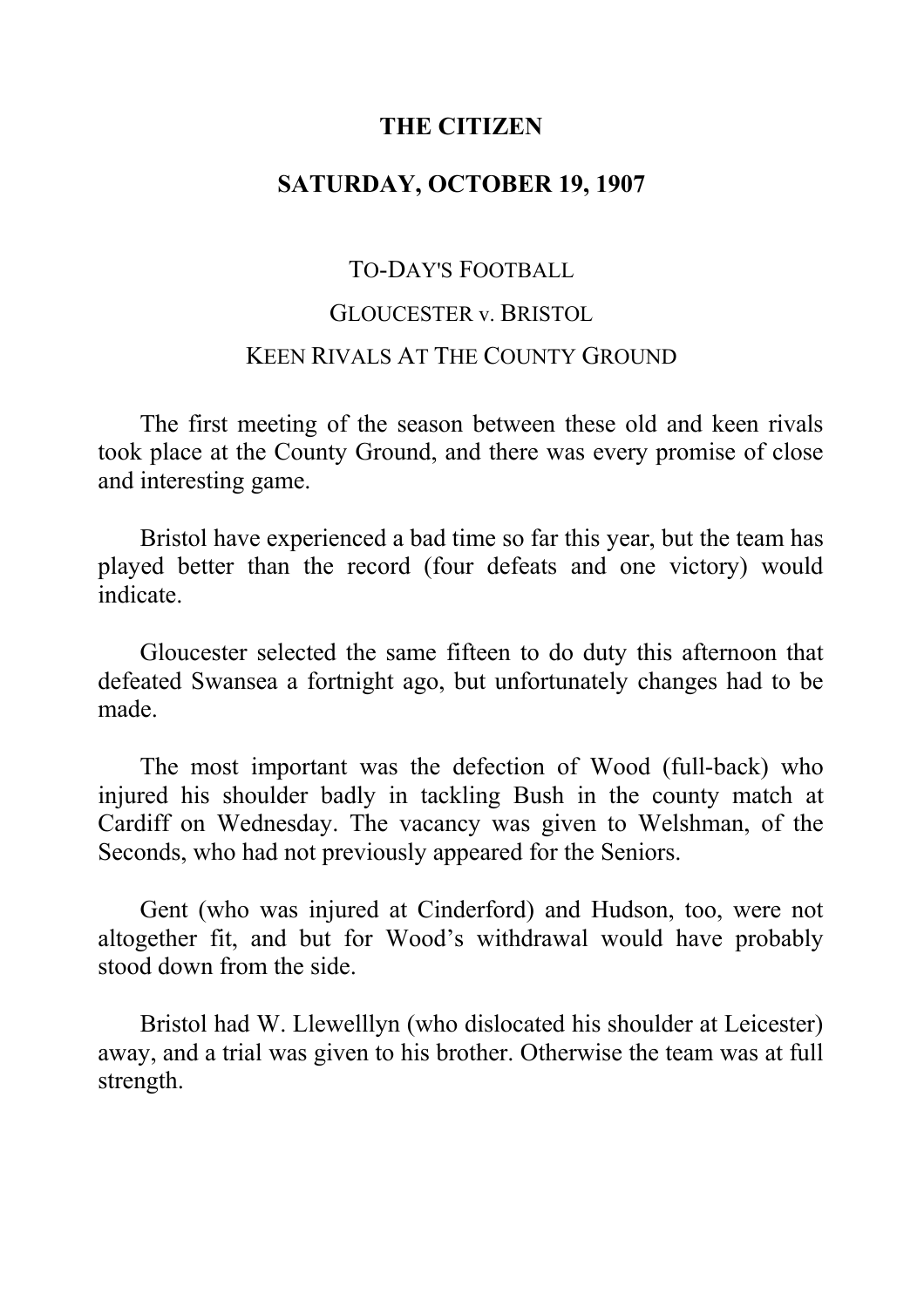Gloucester. − F. Welshman, back; H. Smith, C. Smith, E. Hall, A. Hudson, three-quarter backs; D. R. Gent, J. Stephens, half-backs; G. Vears (capt.), W. Johns, B. Parham, G. Matthews, H. Quixley, H. Collins, D. Hollands, R. Craddock, forwards.

Bristol. − W. Nott, back; F. S. Scott, H. Shewring (capt.), D. J. Llewellyn, M. Neale, three-quarter backs; J. H. Johnson, J. Spoors, half-backs; J. L. Mathias, N. Moore, W. E. Meyer, P. Down, G. Claridge, F. Feltham, W. Cooper, L. Meyer, forwards.

Referee : Referee : Mr. Stannard (Midlands)

### THE GAME

Favourable weather prevailed for the game, but there were less than two thousand spectators present when Vears started for Gloucester against the wind. The return kick went to touch inside the Gloucester half. The visitors heeled from two scrums, but little headway was made with the resultant passing.

From a kick down by Shewring, Hudson marked cleverly, but the referee disallowed, and the Gloucestrian was bundled over by the Bristol forwards. The situation, however, was saved by Hall. A penalty against the home side enabled Gloucester to clear, and the visitors followed up with pretty passing. Hudson returned inside to Hall, who cross-kicked, the ball going to a Bristol player.

A clever dribble down touch by Neale put Gloucester on the defensive, and the visitors had an anxious time. Gloucester being penalised, Shewring dropped for goal. The ball struck the cross-bar and rebounded straight to Mathias, who knocked on with a good opening.

Bristol hovered in the visitors' 25, and a forward rush took them very close. From a scrum five yards outside the ball was taken over the line, and a bunch of players fell on it. The referee awarded a try to Johnson. Moore failed at goal.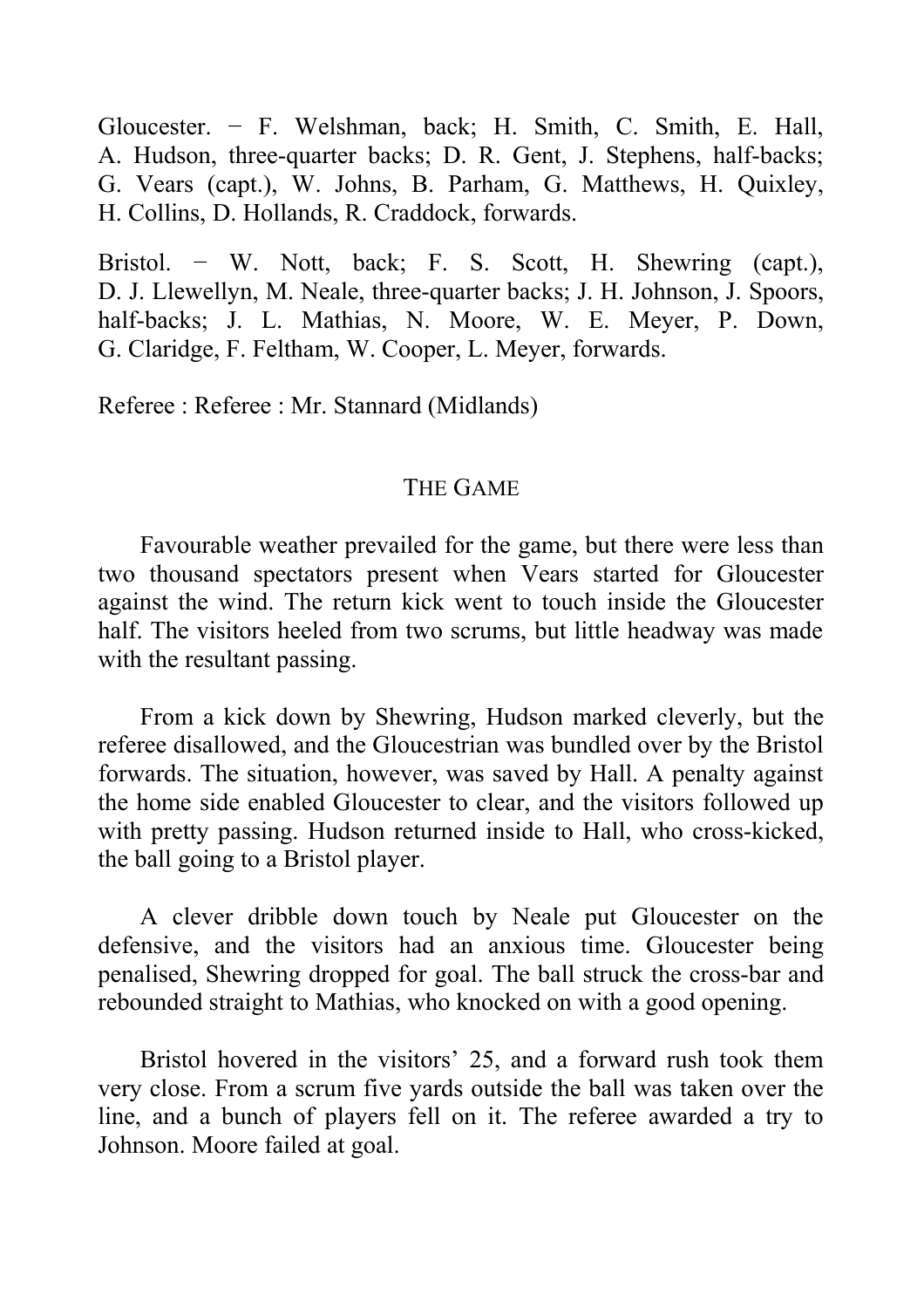Gloucester showed up strongly on the re-start, but they were stopped at the centre. Loose forward play ensued, Bristol doing well in this regard. The home team heeled, and the backs passed, but Hubert Smith robbed Neale and punted past midfield. Bristol worked back and some exciting play followed in the Gloucester half.

Neale put in a couple of dashes down touch, but he was stopped in time. Then after neat passing Llewellyn threw away a try through losing the ball after crossing the line  $-$  a lucky escape for Gloucester. The visitors profited by a mistake by the home backs, Hubert Smith dribbling well. Neale, however, effected a wonderful clearance.

Shewring put Bristol in a good position with a strong burst, but off-side lost the ground gained. Gloucester, with good all-round work, reached the Bristol half. Here Gent opened out, but Hudson could not take the low pass offered him. Bristol got back by the aid of a penalty, but in ensuing play Gloucester had the advantage. Nice passing looked promising, but "Whacker" Smith sent forward to his brother.

The visitors were off again soon afterwards, and following a clever movement by Stephens, the ball got to Hudson. The International brought off a magnificent run beating the opposition in grand style, and finishing with a try behind the posts. Welshman goaled, and gave Gloucester the lead.

Bristol attacked strongly on resumption, but they were beaten off and subsequent play was even to the interval.

> HALF-TIME SCORE : Gloucester ………..…… 1 goal Bristol ……………..…… 1 try

Mathias re-started, and there being no return play opened in the Gloucester 25. The home team at once attacked hotly, but a wild pass by Shewring lost a certain try. The same player a minute later spoiled a good chance of scoring by selfishness.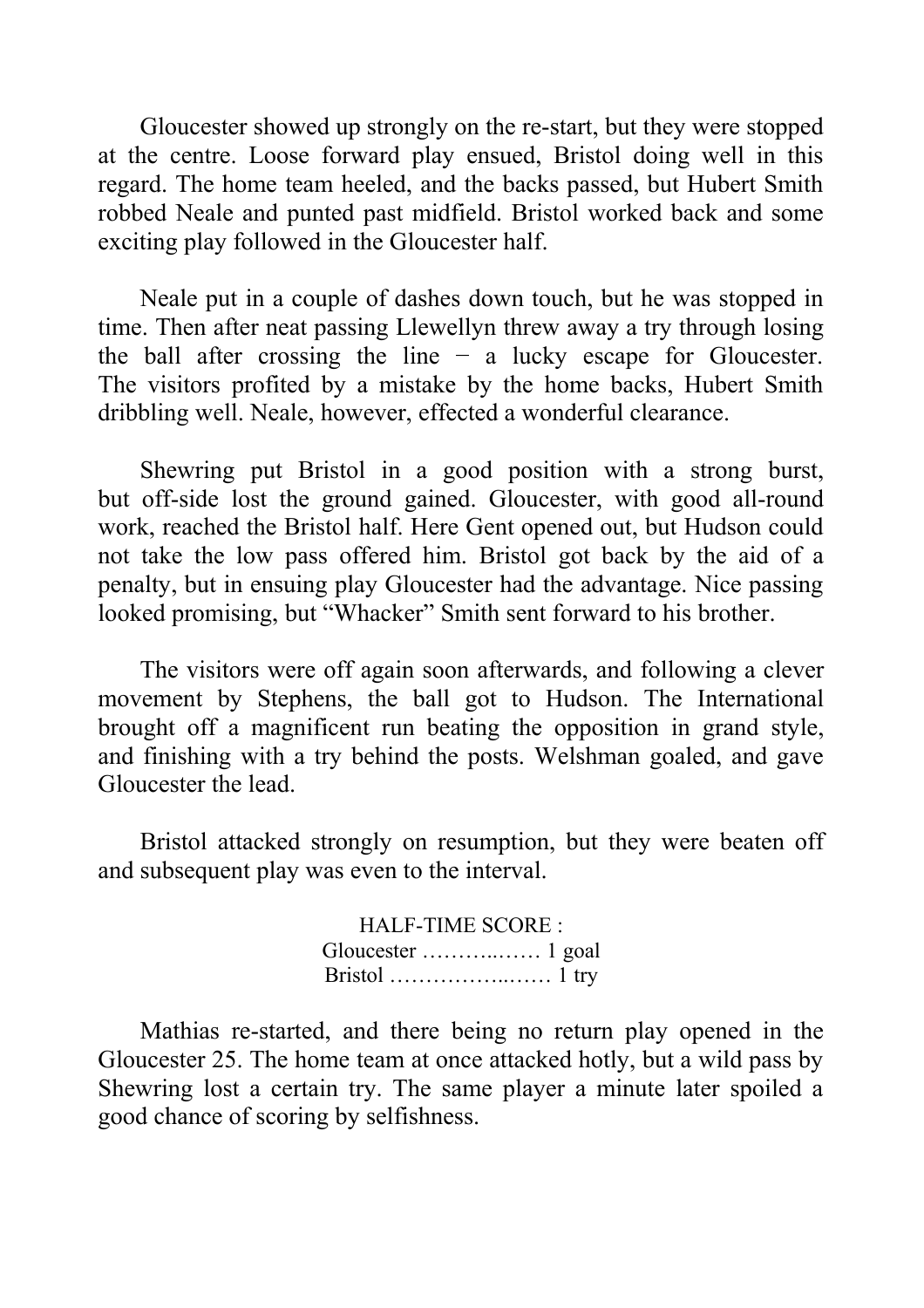The Gloucester line continued to be seriously assailed, but an interception by Hall enabled that player to kick to mid-field. Nott replied to Hudson, who sent over the line with his return, a minor being conceded. Another touchdown was recorded a minute later.

Subsequent play was very slack, the visitors losing a good slice of ground through a knock on by Welshman. Useful touch kicks by Spoors placed Bristol in a good attacking position. The visiting forwards were just now being over-powered, and the Gloucester lines had some narrow escapes. Welshman and, later, Hudson brought much-needed relief, and operations were fought out at mid-field.

The Gloucester forwards shone in a brilliant loose rush, and Stephens, fielding cleverly, passed out. "Whacker" Smith gathered, but slipped down, and was pounced upon. Bristol opened out, and Neale punted to Welshman, who returned in good style. Then, from a kick over the line by Hubert Smith, Nott touched down.

Gloucester played up strongly now, and were having the better of the exchanges. From a splendid punt by Welshman, Nott stumbled on his line. Hubert Smith raced up and had a glorious chance, but he knocked on. Gloucester hotly pressed during the next few minutes, but they found the defence too sound.

Spoors punted out from near his line, and H. Smith marked in a favourable position. Welshman's shot for goal went wide of the posts. Shortly afterwards Welshman had another place from a mark by Gent, but he again failed to cover the cross-bar. Ensuing play was contested in the Bristol half, and mistakes by the home backs nearly ended in disaster. Nott saved grandly once in the face of determined opposition, and then Hudson was only stopped a few yards from the Bristol line.

After a great effort Gloucester made another bold bid for a score, but they were kept out. In the last ten minutes Bristol rallied and made desperate efforts to pull off the game. Scott had two dashes down touch, but he could not beat the opposition.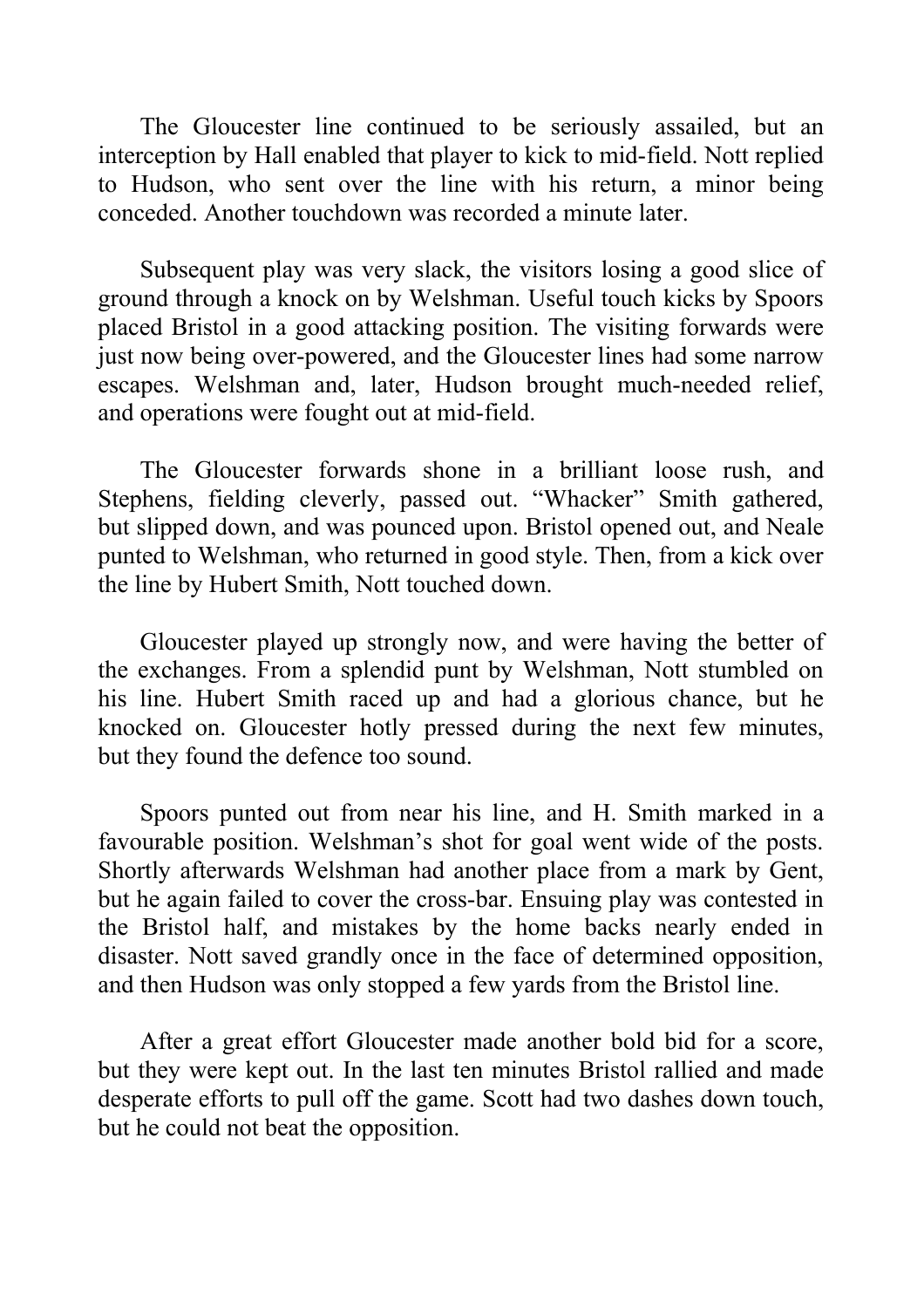Gloucester came again and rushed play to the opposite end. Hall was several times prominent with beautifully judged kicks which kept Gloucester at mid-field. Just before the end Bristol made one more tremendous effort, but the visitors held their own grandly, and retired winners by two points.

### RESULT :

Gloucester ……..….. 1 goal (5 points) Bristol …………….… 1 try (3 points)

### REMARKS

The game was contested with great spirit throughout and at times some fine play, both individually and in combination, was witnessed. At other periods, however, there was slackness on both sides and mistakes frequently[*sic*]. On the whole Gloucester gave a splendid account of themselves, but on the run of play they were lucky to win.

Forward, the visitors were over-weighted, but they stuck manfully to their task, the whole pack playing with resolution. Both sets of forwards heeled cleverly, and there was plenty of open play. Gent and Stephens were very effective in combination, the latter doing exceptionally well. At three-quarter all the Gloucester men were good. "Whacker" Smith kept a sharp look out on Shewring and Neale. Hudson was very dangerous, and his try was a gem.

The Bristol backs failed repeatedly, and until towards the end were off colour with the exception of Neale. Welshman at the start was shaky, but he pulled up afterwards and gave a creditable display. Nott was at fault now and again, but made some wonderful saves in the second half. This was Bristol's fifth successive defeat.

### GLOUCESTER A v. BRISTOL NOMANDS

The meeting between Gloucester A and Bristol A, now re-christened Nomads, was always looked upon as one of the best fixtures in the City Seconds' card, and to-day's contest promised no exception to the rule.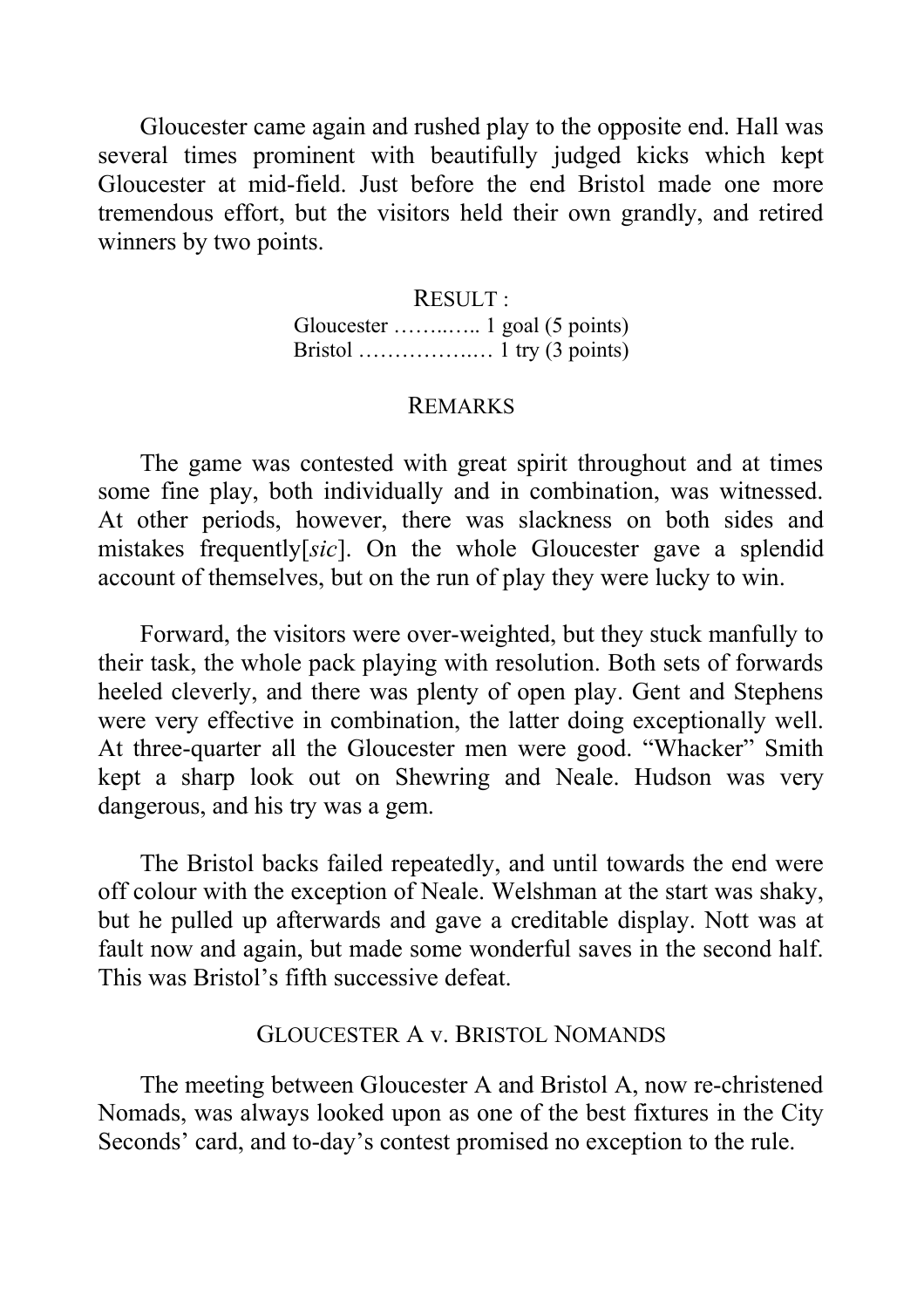Gloucester had three absentees in Welshman, Collins, and Holford. The visitors arrived one short, but a substitute was found in Dix.

The teams were : −

Gloucester. − E. Butler, back; F. Bloxsome, G. Cook, F. Smith, and J. M. Baldwin, three-quarter backs; F. Arthur (capt.) and W. Robinson, half-backs; White, J. Wyburn, G. Griffiths, W. Blackford, H. W. Taylor, W. Bailey, S. Hayward, and Meadows, forwards.

Bristol Nomads. − S. Levy, back; F. Braine, W. Boddie, R. Jones, and L. Page, three-quarter backs; C. Boddie (capt.) and B. Righton, halfbacks; E. Kilby, J. Carter, R. Meyer, M. Meyer, W. Fry, S. Brookman, J. Joyce, and Dix (sub.), forwards.

Bristol started, and for the first few minutes play was in neutral ground. Then Gloucester broke away from a line-out, and Baldwin racing up stopped a return. The ball came out to Cook, who, however, was floored in trying to drop a goal, and Bristol rushed away, but Butler sent them back with a good touch kick.

Aided by a fine dribble by R. Jones, Bristol pressed, but Butler tackled well. Bristol, however, kicked over the line, and a touch-down resulted. Bristol, aided by good kicking by Levy, re-imposed the pressure, but a free kick for a foul got Gloucester a little ground.

Butler put in a fine line, and Gloucester were in the Bristolians' quarter. The venue was quickly changed, and scrambling play followed at the centre. Cook cut through beautifully, but failed to pass, apparently not seeing the wing man waiting.

Again the centre became the scene of operations. Then with a touch kick Cook put Gloucester in position, but they only forced a minor, and Bristol worked out, the main factor in their favour being some good kicking by Levy.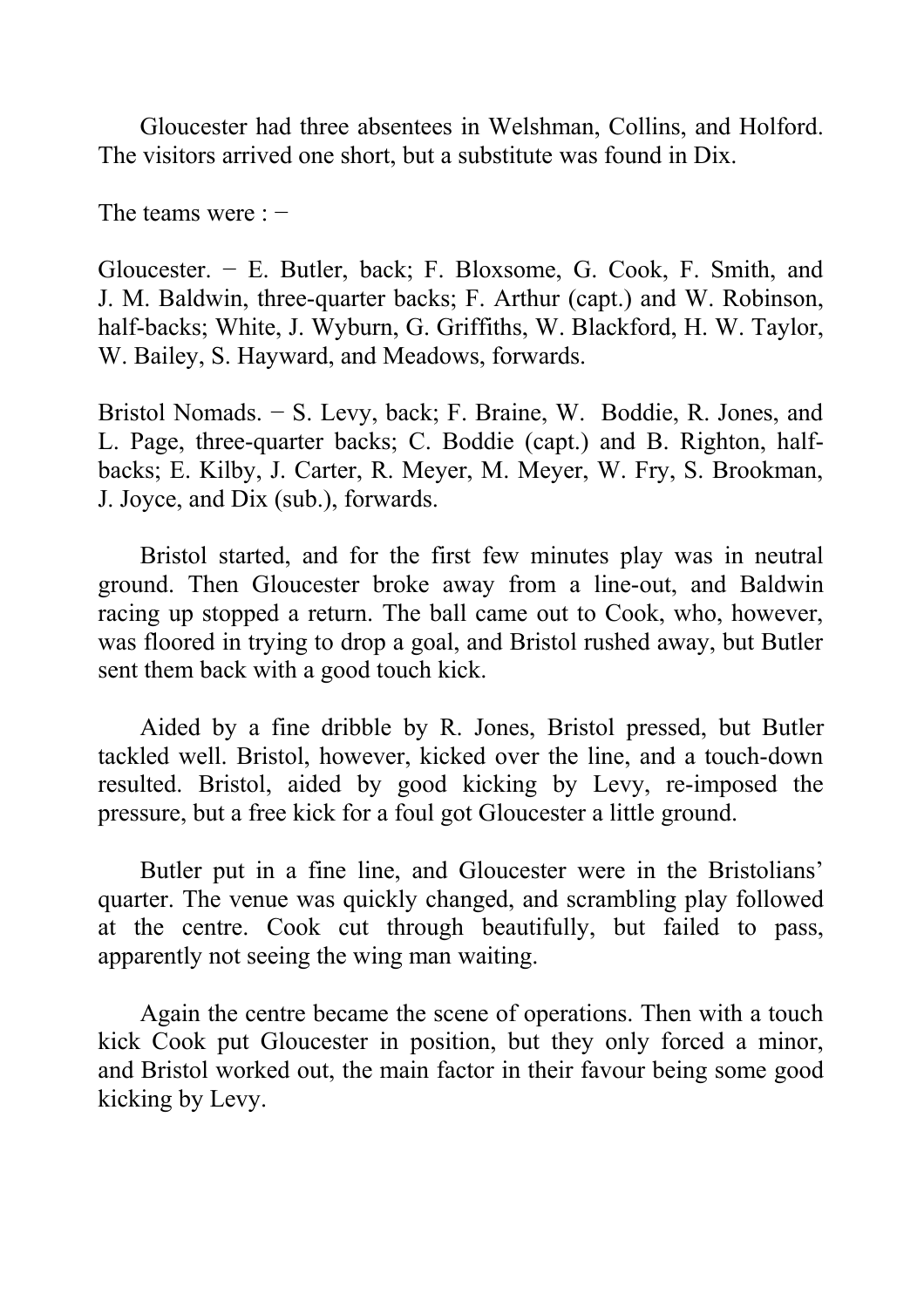Twice in succession the ball came out to the home three-quarters, but the passing left a good deal to be desired. Gloucester, however, worked down, but they were sent back with a good dribble by Jones. Gloucester returned to the attack again, but after a series of scrums almost on the Bristol line Levy touched down.

Gloucester kept up the pressure after this, but the game was very scrambling. In the course of half a minute both Robinson and Cook tried a drop at goal without success. Then the ball came out nicely to Bloxsome, who put F. Smith over in the corner. Cook failed at goal.

Some good open play followed, and then Boddie got away finely, but Butler effected a grand tackle. Bristol pressed for a moment, but then Gloucester broke away, and after passing by Arthur and Baldwin, Wyburn received, and running right through the Bristolians, scored a good try, which Hayward converted.

> HALF-TIME : Gloucester ……………..1 goal 1 try Bristol Nomads ……………….. Nil

The game was resumed to the accompaniment of hail and thunder, and play was in the central zone for some time. Righton rushed to Butler, but the latter eluded him and put in a good touch-finder at the centre, where play of a give and take nature ensued for a period again.

The Gloucester forwards broke away, but hesitated at the critical moment, and a good opportunity was thrown away. W. Boddie cut through beautifully and ran clear. He was, however, tackled on the line, and lost the ball  $-$  very hard lines, for his capital run deserved a better ending.

The ball came out nicely from the line-out, and Robinson, Cook, and Bloxsome handled, but the latter was bored to touch near the line. Cook, with a free, found touch about five yards out, and from a succeeding line-out a fine try resulted. Robinson received and passed out to Cook, who dodged through cleverly, and scored near the posts. Hayward goaled.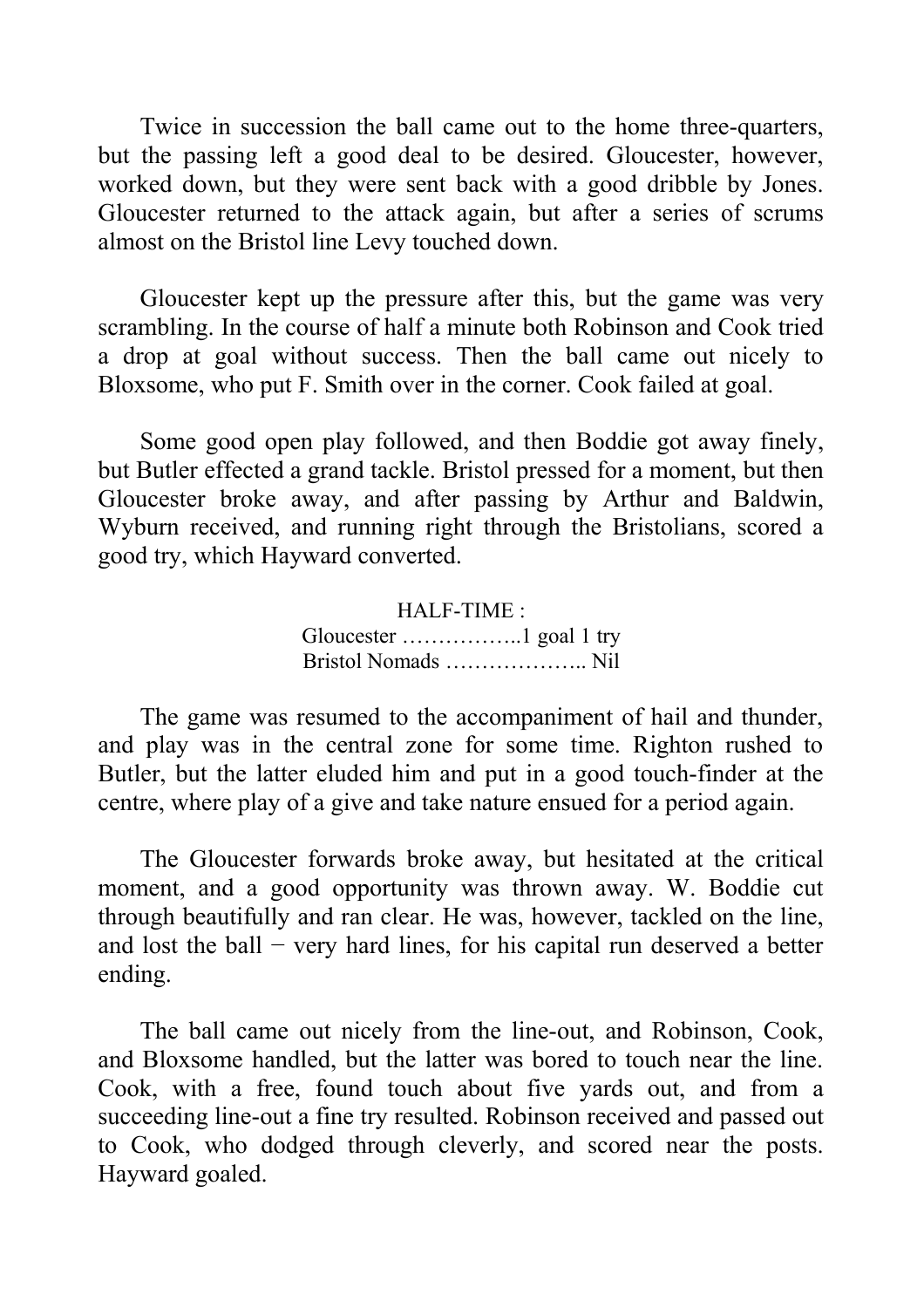Another spell of loose, scrambling play followed and then Bristol were awarded a free, but Baldwin put in a good return. Robinson worked out a nice opening for Baldwin, who made a lot of ground and passed to Arthur, but the latter just failed to gather, going at top speed. Again the Gloucester forwards got the ball out, but Robinson held too long and slipped when trying to cut in.

Hayward dribbled away well, but only a five yards' scrum accrued, from which Bristol got right away, and Butler was collared in possession. A free gained but little ground for Gloucester. Hayward again headed the forwards in a fine dribble, and Levy being at fault, Taylor dropped on the ball and was credited with a try, which Hayward improved with a good kick.

Shortly after a stoppage ensued owing to an injury to Arthur. Then Gloucester tried passing, and Smith and Bloxsome and, later, Baldwin narrowly missed getting through. Robinson then tried to force his way through, but was held up, and a moment later Baldwin shared a similar fate, after Cook had made an opening for him.

Again the ball came out to Cook, but the defence was too keen, and he was forced to touch. Bristol gradually worked out of danger and carried the game to the other end, and C. Boddie got very near, but he lost the ball when tackled on the line.

Just towards the end Bristol were within an ace of scoring, but the defence just prevailed.

> RESULT : Gloucester A ……. 3 goals 1 try (18 points) Bristol Nomads ……………………….. Nil

#### REMARKS

The game was of a somewhat scrambling nature, and though at all times loth to cavil at any official, we must say that the referee was rather slow without being very sure − rather reversing the old proverb.